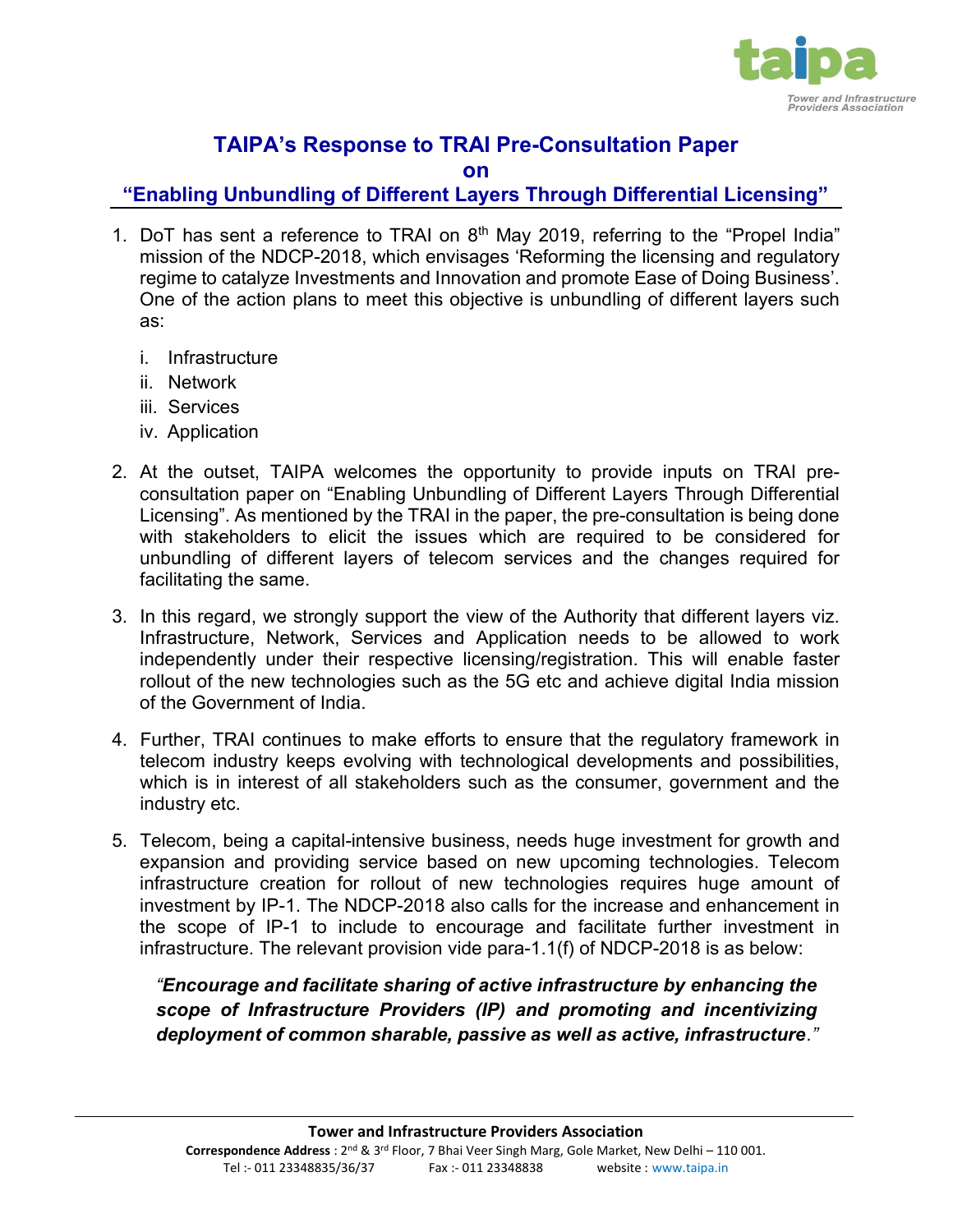

6. Further, considering the importance of the issues, TRAI issued a consultation paper also regarding enhancement of scope of IP-1 and the recommendations to the Government for early implementation of the same, are expected to be issued shortly. This pre-consultation paper also acknowledges the same in para-17 as follows:

As per the current licensing regime, under Unified License, infrastructure, network & service layers are not segregated and are part of Unified License. However, the Infrastructure layer is unbundled in the form of Infrastructure Provider Category - I (IP-I), though with a limited scope. If the scope of IP-I provider is enhanced and it includes active infrastructure elements also, it will rightly serve the purpose of an independent infrastructure layer. The Authority is already seized of the matter and a consultation process on enhancement of scope of IP-I providers has already been initiated.

- 7. The paper further highlights in para-23 that, 5G would require establishment of small cells for densification of the network and a lot of capital investment is required for the same. Further, 5G is going to support various use cases and applications which are not specific to only telecom sector but will cater to the requirements of other sectors as well. To serve the entire nation and various sectors in a cost-effective manner, it is essential that telecom resources sharing happens at a greater level which is possible only through the Infrastructure providers who provide a neutral host platform for sharing on non-discriminatory basis and service providers will focus only on providing services in a very cost effective manner and improve customer experience.
- 8. Therefore, it is important that the regulatory regime provides for infrastructure sharing (including active network elements), which is possible through a neutral host like the infrastructure provider (IP-I) and enable all license/registered service providers to get benefitted by sharing of infrastructure. This will further help in catalyzing investment and innovation, cost optimization, effective utilization of existing infrastructure and related resources. As per the estimates, infrastructure sharing through IP-1 will provide savings up to 50% on Capex & Opex.

In view of the above background, TAIPA would like to answer the questions raised in the pre-consultation paper, as follows:

### Question-wise response to TRAI Pre-consultation Paper:

Q1. In your view, what could be the possible benefits and anticipated problems in having an unbundled licensing regime? Kindly suggest the measures that can be taken to overcome the anticipated problems (if any).

### TAIPA's Response:

IP1s are already covered under registration. Enhancement in the scope to own, deploy and maintain the end to end common sharable infrastructure, irrespective